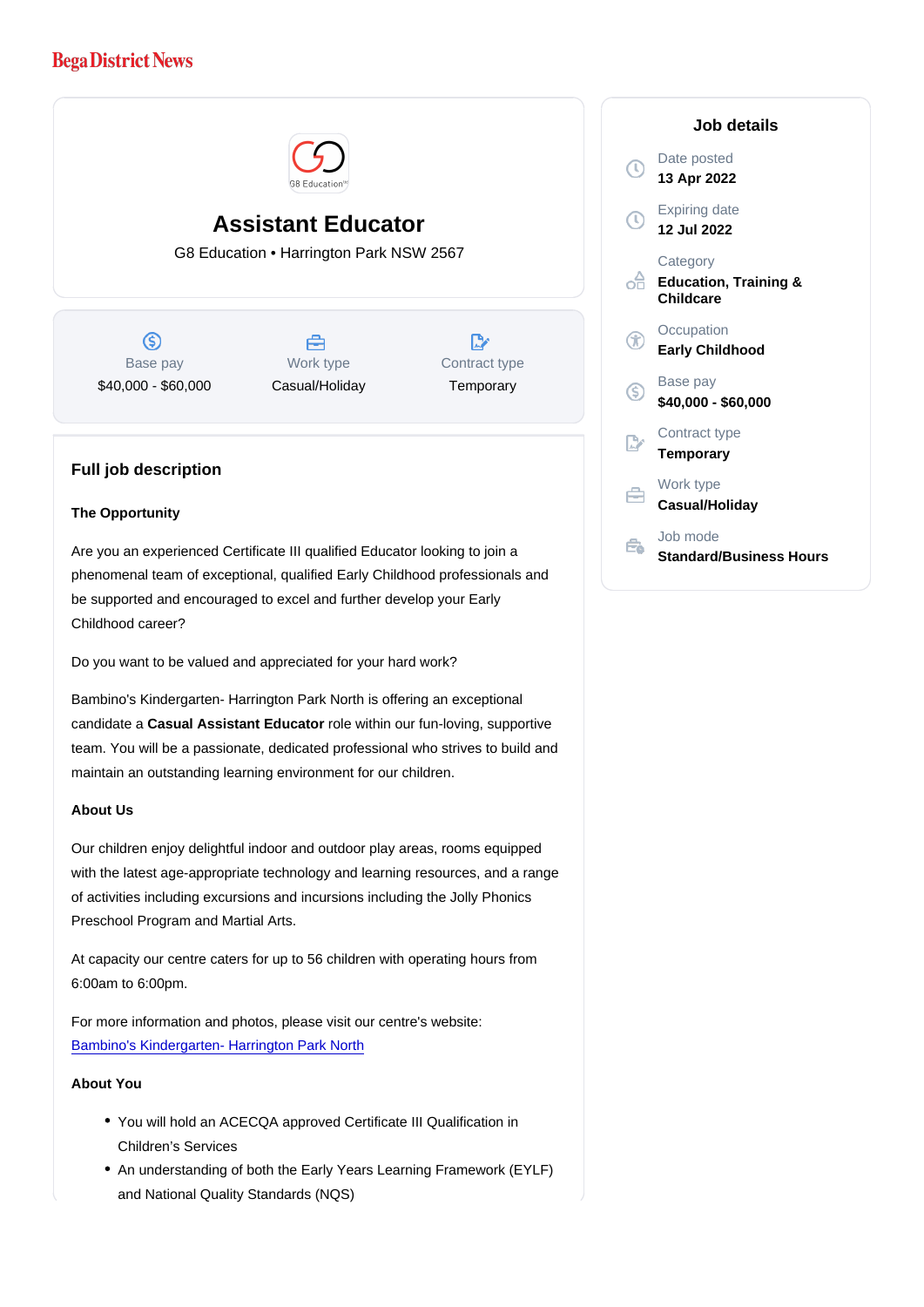- Proven Educator experience within an Early childhood service (working with children 0-5 years)
- Excellent verbal and written communication skills
- A current Working with Children Check
- First Aid certificate

As a Casual member of our team, you will be a lifesaver to the centre. Covering for lunch breaks, annual leave and sick days. You will have the opportunity to learn new skills, develop yourself as an educator and learn from experienced and supportive team members in a job that is flexible around your availability.

You will also share our commitment and passion for bringing learning to life, inspiring the children in our care to reach their full potential.

# The Benefits

With more than 450 early learning centres nationwide, G8 Education has the resources to reward your dedication with generous benefits and opportunities to grow:

- Opportunities to advance your career within G8's network of 450+ centres
- Access to G8's Online Learning Lounge with more than 70 hours of professional development
- Exclusive access to The Playground G8's benefits platform, with access to 350+ retailers
- Sector leading 25% discount off early education and child care fees at any G8 Education Centre for either yourself or a member of your family
- Uniforms provided
- Access to health and wellness programs

# How to APPLY

Please click through to the application form.

If you are interested or would like to find out more, apply now or contact the team at [recruitmentsupport@g8education.edu.au](mailto:recruitmentsupport@g8education.edu.au)

For a comprehensive list of all our locations and vacancies please visit <https://jobs.g8education.edu.au/en/listing/>

G8 Education is a committed advocate for child protection, safety and wellbeing. We have zero tolerance for any form of child abuse or harm. The safety and wellbeing of children will always be our priority and all team members are expected to embrace this shared commitment

G8 Education is committed to ensuring the health and safety of all who attend the premises that it operates. This includes accepting responsibility to provide, so far as is reasonably practicable, a workplace that is safe and without risk to health for all team members, children and members of the broader community. G8 Education requires all employees to have received both vaccinations by 31st January 2022 (or hold a medical exemption), all new employees joining